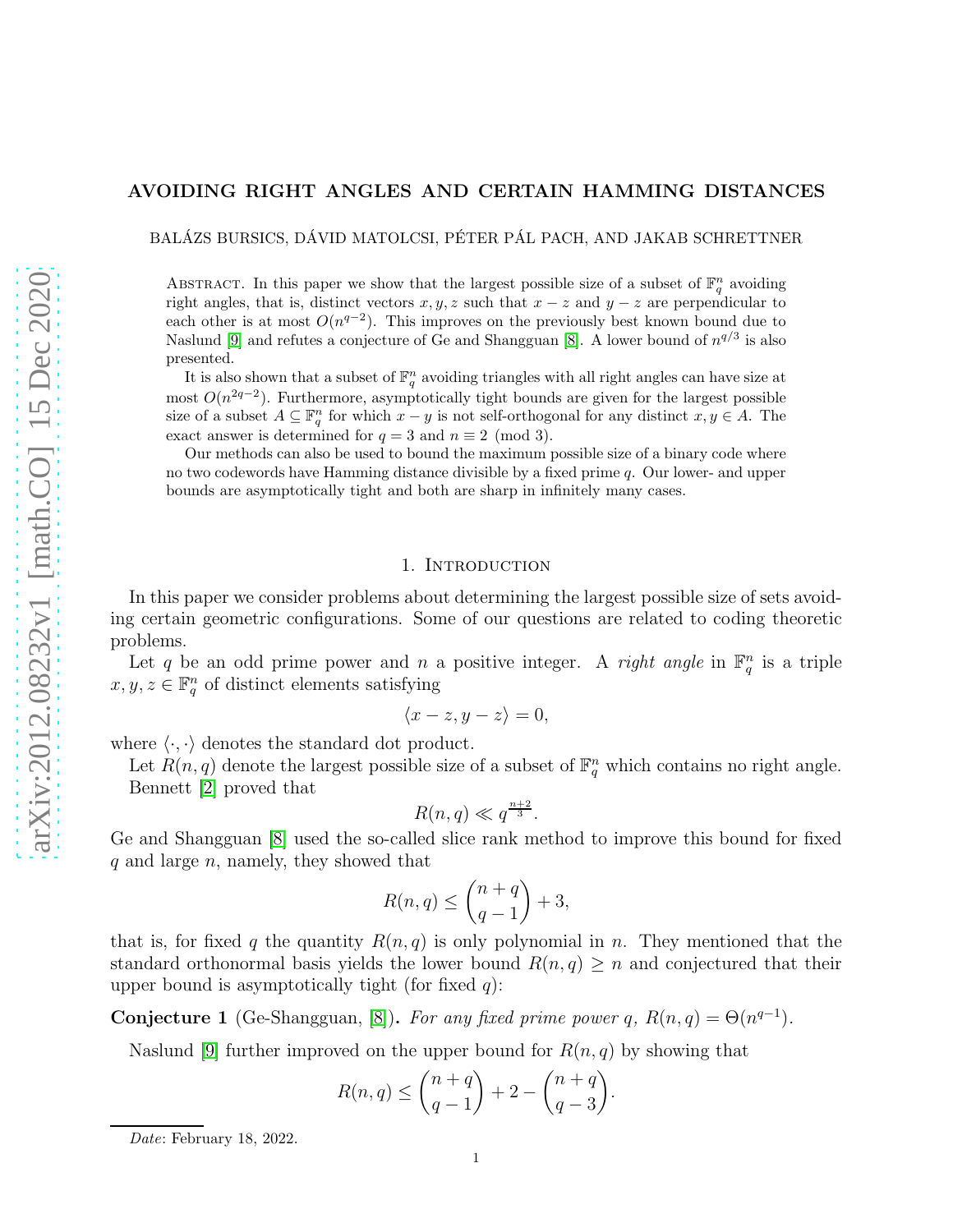We show that for every odd prime power q, in fact,  $R(n,q) \ll n^{q-2}$ , this refutes Conjecture [1:](#page-0-0)

<span id="page-1-1"></span>**Theorem 2.** Let q be an odd prime power. If a set  $A \subseteq \mathbb{F}_q^n$  does not contain a right angle, *i.e. three distinct vectors with*  $\langle x - z, y - z \rangle = 0$ , then

$$
|A| \le 4(q-1)q \binom{n+q-2}{q-2} + 2q.
$$

The above problem is the finite field version of the Erdős-Falconer problem, which was originally defined in the setting of Euclidean spaces and asked for the smallest d for which any compact set in  $\mathbb{R}^n$  with Hausdorff dimension larger than d contains three points forming an angle  $\alpha$  (for given n and  $\alpha$ ). While in the real setting the question is interesting for any  $\alpha$ , in the case of the finite field version it is crucial that the dot product 0 is the forbidden one: If A is an isotropic subspace of  $\mathbb{F}_q^n$  of maximum dimension, then  $\langle x - z, y - z \rangle = 0$  for any  $x, y, z \in A$ , thus a set A for which  $\langle x - y, x - z \rangle \neq \alpha$  for some  $\alpha \neq 0$  can be as large as  $q^{\frac{n}{2}-1}$ .

Naslund also considered a generalized version of right angles. Namely, we say that the vectors  $x_0, x_1, \ldots, x_k$  form a k-right corner if they are distinct, and if the k vectors  $x_1$  −  $x_0, \ldots, x_k - x_0$  form a mutually orthogonal k-tuple, that is,  $\langle x_i - x_0, x_j - x_0 \rangle = 0$  for all  $1 \leq i \leq j \leq k$ . (Specially, a 2-right corner is a right angle.) Naslund proved that for an integer k, an odd prime power  $q = p^r$  with  $p > k$  if a subset  $A \subseteq \mathbb{F}_q^n$  satisfies

(1.1) 
$$
|A| > {n + (k - 1)q \choose (k - 1)(q - 1)},
$$

then  $A$  contains a  $k$ -right corner.

We give the following lower bound for this problem:

<span id="page-1-0"></span>**Theorem 3.** Let q be an odd prime and  $2 \leq k$  an integer. There exists a subset  $A \subset \mathbb{F}_q^n$  of *size*

$$
|A| \geq (1 - o(1)) \cdot \binom{n}{\left\lceil \frac{k-1}{k}\left\lfloor \frac{k}{2k-1}q\right\rfloor\right} \Big/ \binom{\left\lfloor \frac{k}{2k-1}q\right\rfloor}{\left\lceil \frac{k-1}{k}\left\lfloor \frac{k}{2k-1}q\right\rfloor\right>}
$$

*which does not contain any* k-right corner, i.e. vectors  $x_0, x_1, \ldots, x_k$  such that

$$
\langle x_i - x_0, x_j - x_0 \rangle = 0
$$

*for all*  $1 \leq i \leq j \leq k$ *.* 

Note that for fixed q and k the upper bound for k-right corner free sets is of order  $\Theta(n^{(k-1)(q-1)})$ , while our lower bound is of order  $\Theta\left(n^{\left\lceil\frac{(k-1)(q-1)}{2k-1}\right\rceil}\right)$ , where the exponent is the closest integer to  $\frac{k-1}{2k-1} \cdot q$ .

In the special case  $k = 2$  Theorem [3](#page-1-0) yields the following lower bound for  $R(n, q)$ :

**Corollary 4.** Let q be an odd prime. There exists a subset  $A \subset \mathbb{F}_q^n$  of size

$$
|A| \ge (1 - o(1)) \cdot \binom{n}{\left\lceil \frac{1}{2} \lfloor \frac{2}{3} q \rfloor\right} / \binom{\left\lfloor \frac{2}{3} q \right\rfloor}{\left\lceil \frac{1}{2} \lfloor \frac{2}{3} q \rfloor\right\rceil}
$$

*which does not contain a right angle, that is, it is not possible to choose distinct*  $x, y, z \in A$ *such that*  $\langle y - x, z - x \rangle = 0$ .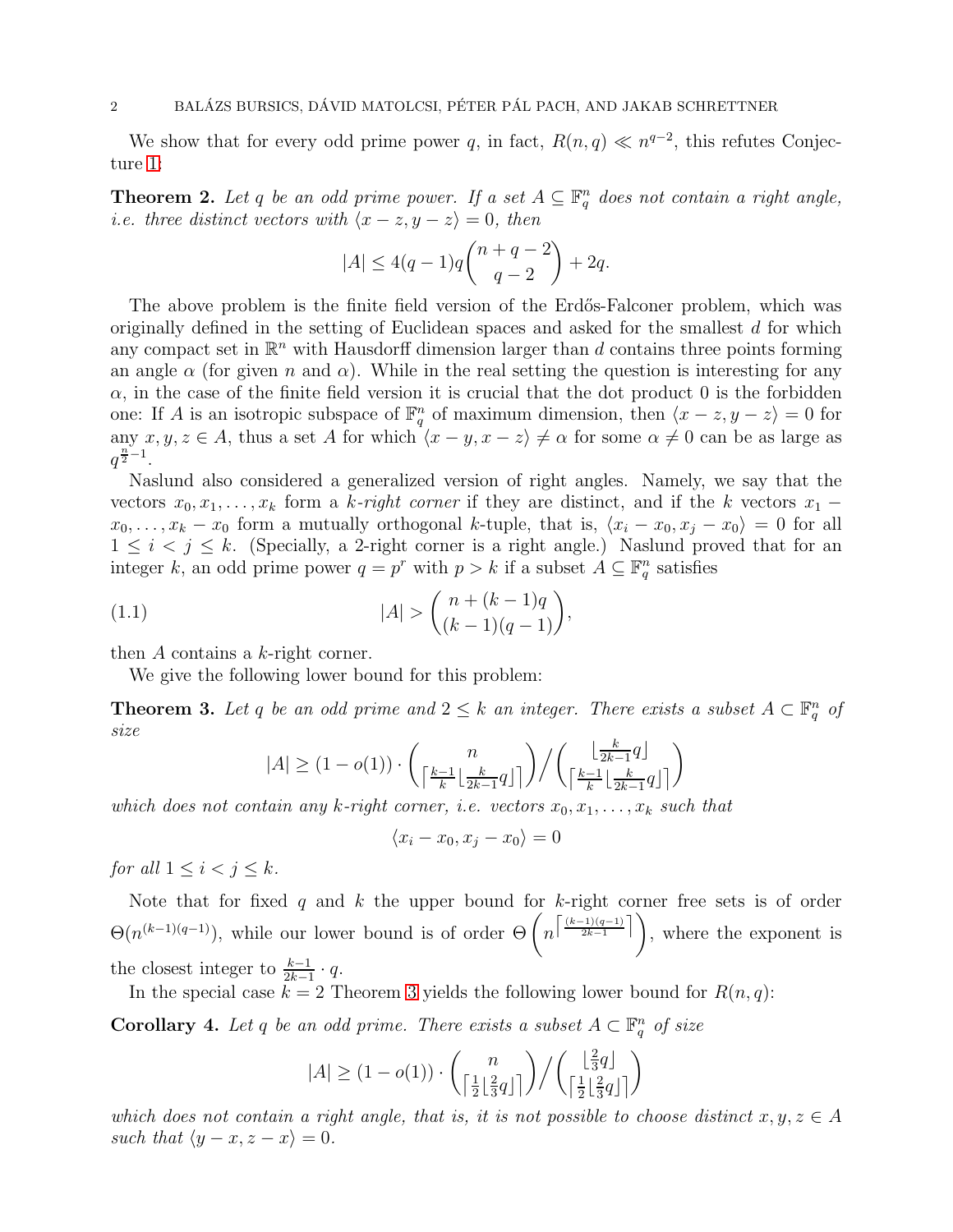That is,  $R(n,q) \gg n^{\lceil \frac{q-1}{3} \rceil}$ . Note that the exponent in this bound is the closest integer to  $q/3$ .

Motivated by these problems we also consider the following question: How large a set  $A \subseteq \mathbb{F}_q^n$  can be if it contains no triangle with *all* right angles, that is, there are no distinct vectors  $x, y, z \in A$  with

$$
\langle x-y, y-z\rangle = \langle y-z, z-x\rangle = \langle z-x, x-y\rangle = 0?
$$

Using the slice-rank method, we obtain the following upper bound:

<span id="page-2-2"></span>**Theorem 5.** Let q be an odd prime. If  $A \subseteq \mathbb{F}_q^n$  contains no triangle with all right angles, *i.e. vectors* x, y, z *with*

$$
\langle x-y, y-z\rangle = \langle y-z, z-x\rangle = \langle z-x, x-y\rangle = 0,
$$

*then*

$$
|A| \le \binom{n+2q-1}{2q-2} + 2\binom{n+q}{q-1}.
$$

It can be easily shown that the problem of avoiding triangles with all right angles is equivalent to avoiding triples  $\{x, y, z\}$ , where

$$
\langle x-y, x-y \rangle = \langle y-z, y-z \rangle = \langle z-x, z-x \rangle = 0.
$$

We consider the following related problem: How large can a set  $A \subseteq \mathbb{F}_q^n$  be if  $\langle x-y, x-y \rangle \neq 0$ for any two distinct  $x, y \in A$ ? For the maximal size of such a set in  $\mathbb{F}_q^n$ , we give the following bounds:

<span id="page-2-0"></span>**Theorem 6.** Let q be an odd prime. Let  $S(n,q)$  be the maximal size of a set in  $\mathbb{F}_q^n$  which *does not contain distinct vectors*  $x, y$  *such that*  $\langle x - y, x - y \rangle = 0$ *. We have the following bounds:*

$$
\binom{n}{q-1} \le S(n,q) \le \binom{n+q}{q-1} - \binom{n+q-2}{q-3}.
$$

*Moreover, whenever*  $n \not\equiv -2 \pmod{q}$  *or*  $q \equiv 1 \pmod{4}$ *, then* 

$$
S(n,q) \geq {n \choose q-1} + {n \choose q-2}.
$$

In the special case  $q = 3$  we can further improve on the lower bound of Theorem [6](#page-2-0) assuming that *n* has residue 2 mod 3. Namely, we can construct a suitable set of size  $\binom{n+3}{2}$  $\binom{+3}{2}$  – 1 which is our general upper bound. Therefore, in infinitely many cases the exact answer is determined according to the following:

<span id="page-2-1"></span>**Theorem 7.** *For*  $n \equiv 2 \pmod{3}$  *we have* 

$$
S(n,3) = {n+3 \choose 2} - 1.
$$

For  $n \equiv 0 \pmod{3}$  resp.  $n \equiv 1 \pmod{3}$  we can achieve the lower bounds  $\binom{n+2}{2}$  $\binom{+2}{2} - 1$  resp.  $\binom{n+1}{2}$  $\binom{+1}{2} - 1$  by choosing the last 1 resp. 2 digits to be constant and taking the construction from Theorem [7](#page-2-1) on the remaining entries. For  $n = 3, 4$  these turn out to be sharp, however, for infinitely many values of *n* there is a better construction. Namely, whenever  $q \equiv 2 \pmod{3}$ is a prime power, and  $n = q^2 + q + 1$ , we have a construction of size  $\binom{n+1}{2}$  $\binom{+1}{2}$ , which is bigger (by one!) than the construction given above.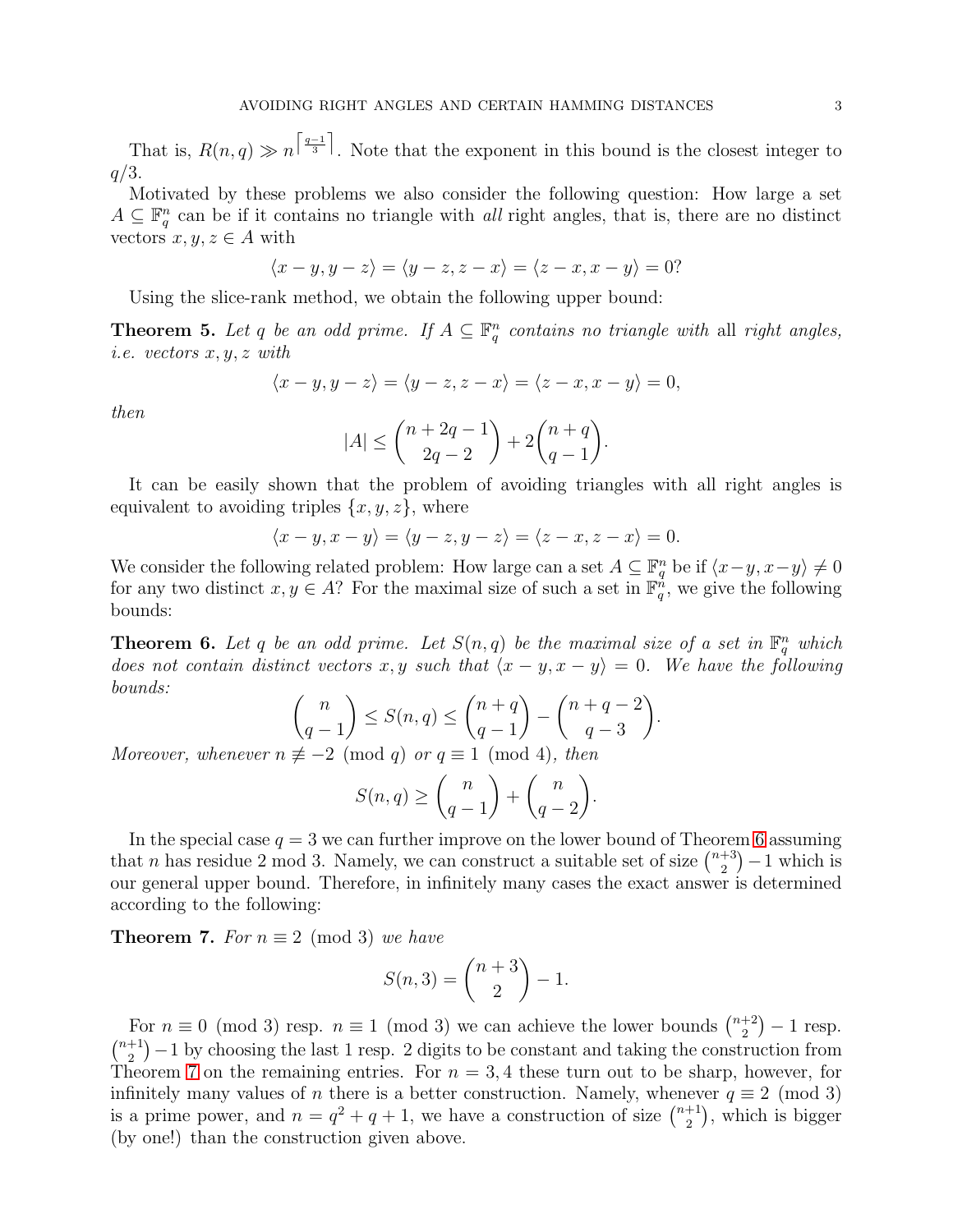#### 4 BALÁZS BURSICS, DÁVID MATOLCSI, PÉTER PÁL PACH, AND JAKAB SCHRETTNER

We can also think of the problem of determining  $S(n, 3)$  from a coding theoretic point of view. Since in  $\mathbb{F}_3$  the square of every nonzero element is 1, the value of  $\langle x - y, x - y \rangle$  is the same as the Hamming-distance of x and y (modulo 3). Therefore,  $S(n, 3)$  is the largest possible size of a ternary code where none of the Hamming-distances between the codewords is divisible by 3.

In the construction from the proof of Theorem [7](#page-2-1) we use the following observation: There are  $\binom{n}{2}$  $\binom{n}{2}+1$  vectors in  $\{0,1\}^n$  ( $\subseteq \mathbb{F}_3^n$ ) with no two of them having Hamming distance divisible by 3. We investigate this question more generally: What is the largest possible size of a binary code of length n, if the Hamming distance of two different codewords is never divisible by a fixed prime  $q$ ?

We provide the following bounds:

 $\frac{i=1}{i}$ 

<span id="page-3-0"></span>**Theorem 8.** Let q be an odd prime. Let  $T(n,q)$  be the maximal size of a subset of  $\{a,b\}^n$ *with no two vectors having Hamming distance divisible by a fixed prime* q*. Then the following bounds hold:*

$$
T(n,q) \le {n \choose q-1} + {n \choose q-2} + \cdots + {n \choose 1} + {n \choose 0} \quad \text{in general},
$$
  
\n
$$
T(n,q) \le {n \choose q-1} + {n \choose q-3} + \cdots + {n \choose 2} + {n \choose 0} \quad \text{for } n \equiv 0 \pmod{q},
$$
  
\n
$$
T(n,q) \ge {n \choose q-1} + {n \choose q-3} + \cdots + {n \choose 2} + {n \choose 0} \quad \text{in general},
$$
  
\n
$$
T(n,q) \ge {n \choose q-1} + {n \choose q-2} + \cdots + {n \choose 1} + {n \choose 0} \quad \text{for } n \equiv -1 \pmod{q}.
$$

Hence, by Theorem [8](#page-3-0) the exact values are determined for  $n \equiv 0$  or  $-1 \pmod{q}$ .

For the particular case  $q = 3$ , Theorem [8](#page-3-0) leaves open only the case  $n \equiv 1 \pmod{3}$ . In this case, for  $n = 4$  the exact value is 8, which is 1 larger than the general lower bound, but we do not know the exact values for any larger n which has residue 1 mod 3.

Note that the general upper bound from Theorem [8](#page-3-0) is an old result of Delsarte [\[4\]](#page-12-1). Different proofs were given by Frankl [\[7,](#page-12-2) Theorem 1.6] and Babai et el [\[1\]](#page-12-3). In this paper the prime case is considered, we give yet another proof of the statement, and provide a general lower bound. Furthermore, we show that both the lower and upper bounds are tight in infinitely many cases.

### 2. Notation and preliminaries

2.1. Notation. Throughout the paper, the standard notation  $\ll$ ,  $\gg$  and respectively O and  $\Omega$  is applied to positive quantities in the usual way. That is,  $X \gg Y$ ,  $Y \ll X$ ,  $X = \Omega(Y)$ and  $Y = O(X)$  all mean that  $X \ge cY$ , for some absolute constant  $c > 0$ . If both  $X \ll Y$ and  $Y \ll X$  hold, we write  $X = \Theta(Y)$ . If the constant c depends on a quantity t, we write  $X \ll_t Y$ ,  $Y = O_t(Y)$ , and so on.

Throughout the paper the standard dot product of vectors  $x, y \in \mathbb{F}_q^n$  is denoted by  $\langle x, y \rangle =$  $\sum_{i=1}^{n} x_i y_i$ .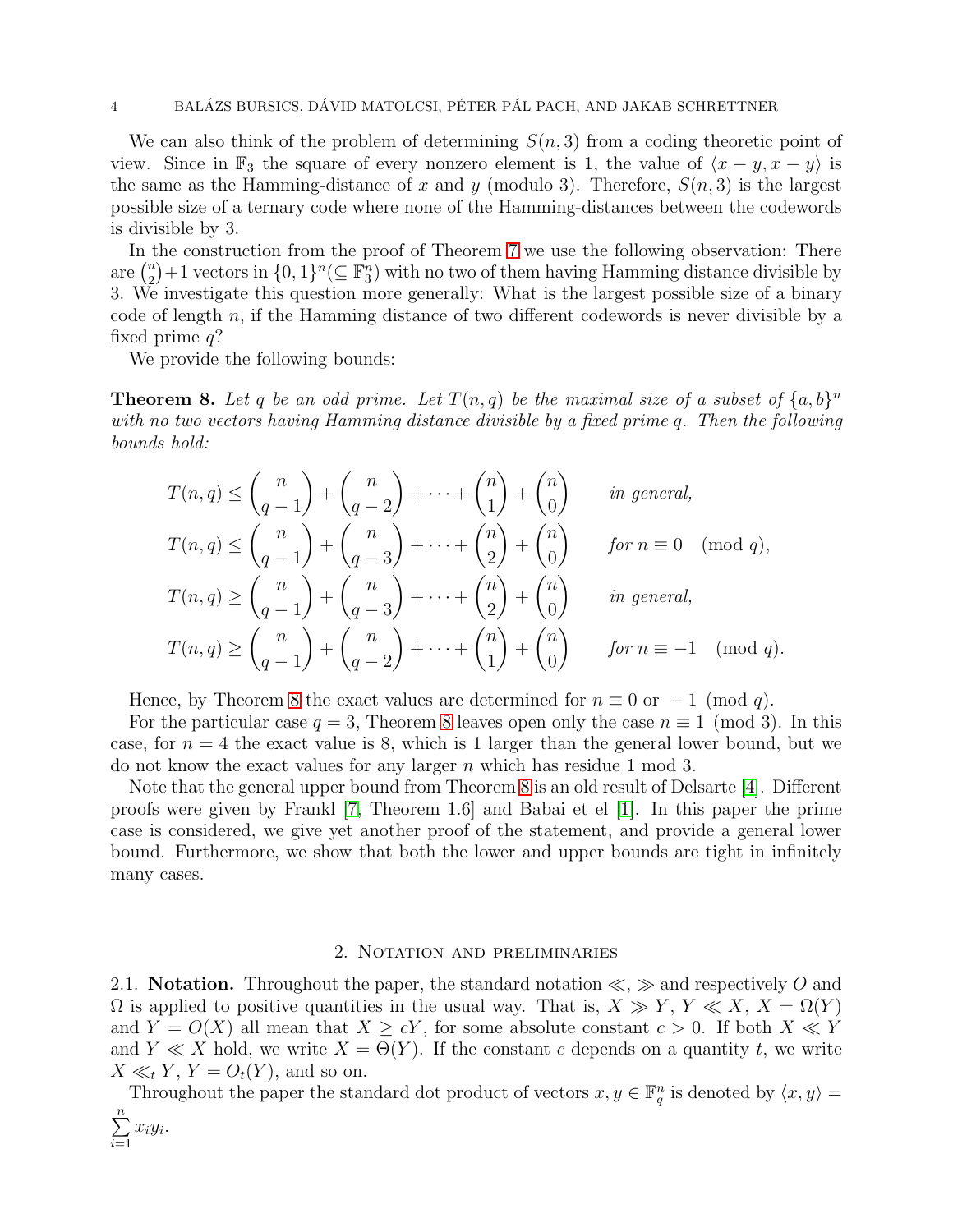We will use the notation  $[n] := \{1, 2, \ldots, n\}$  and the Kronecker delta function as

$$
\delta_{x,y} = \delta_x(y) = \delta(x,y) = \begin{cases} 1 & \text{if } x = y \\ 0 & \text{if } x \neq y \end{cases}.
$$

2.2. Slice rank method. For proving some of the upper bounds we shall use the so-called *slice rank method*. This is the symmetrized version given by Tao of the polynomial method developed by Croot, Lev and the third named author [\[3\]](#page-12-4) to show that 3AP-free sets in  $\mathbb{Z}_4^n$ are exponentially small which was subsequently adapted by Ellenberg and Gijswijt [\[5\]](#page-12-5) to the case of  $\mathbb{F}_3^n$ . For an exposition of the slice rank method we refer to [\[12,](#page-13-2) [11\]](#page-13-3). Here, let us briefly summarize the method. For finite sets  $A_1, \ldots, A_k$  and a field  $\mathbb F$  we say that

$$
h: A_1 \times \cdots \times A_k \to \mathbb{F}
$$

has slice-rank 1 if

$$
h(x_1, \ldots, x_k) = f(x_i)g(x_1, \ldots, x_{i-1}, x_{i+1}, \ldots, x_k)
$$

for some  $1 \leq i \leq k$ . The slice rank of  $F : A_1 \times \cdots \times A_k \to \mathbb{F}$ , denoted slice-rank $(F)$ , is the smallest r such that  $F = \sum_{r=1}^{r}$  $i=1$  $h_i$  where the  $h_i$  functions have slice rank 1.

The following lemma from [\[12\]](#page-13-2) is going to be applied several times:

<span id="page-4-0"></span>**Lemma 9.** Let A be a finite set and let  $F: A \times \cdots \times A$  $\overbrace{k}$  $\rightarrow \mathbb{F}$  *be a diagonal tensor attaining* 

*only nonzero entries on its diagonal, that is,*

$$
F(x_1, \dots, x_k) = \sum_{a \in A} c_a \delta_a(x_1) \dots \delta_a(x_k)
$$
  
where  $c_a \neq 0$  ( $a \in A$ ) and  $\delta_a(x) = \begin{cases} 1 & x = a \\ 0 & x \neq a \end{cases}$ .

*Then*

slice-rank
$$
(F) = |A|
$$
.

In the applications for bounding the size of a set A satisfying certain criteria, a diagonal tensor  $F$  is going to be presented, then it will suffice to bound the slice-rank of  $F$ .

For bounding the slice-rank the tensor  $F$  is going to be represented as a multivariate polynomial, and in certain cases we will have to calculate with the dimension of certain subspaces of polynomials. Namely, we will use multiple times that the number of monomials in  $\mathbb{F}[x_1,\ldots,x_n]$  with total degree at most d is  $\binom{n+d}{d}$  $\binom{+d}{d}$ . Indeed, the number of *n*-variable monomials with total degree exactly *i* is  $\binom{n+i}{i-1}$  $\binom{n+i}{i-1}$ , and  $\sum_{i=0}^{d}$  $i=0$  $\binom{n+i}{1}$  $\binom{n+i}{i-1} = \binom{n+d}{d}$  $\binom{+d}{d}$ .

One application of the slice rank method is going to be through the following lemma:

<span id="page-4-1"></span>**Lemma 10.** Let q be a prime power. Let  $\alpha \in \mathbb{F}_q$  and  $R \subseteq \mathbb{F}_q \setminus {\alpha}$ . Let us assume that for a set  $A \subseteq \mathbb{F}_q^n$  we have  $\langle a, a \rangle = \alpha$  for every  $a \in A$  and  $\langle x, y \rangle \in R$  for any two distinct  $x, y \in A$ . *Then*  $|A| \leq 2 {n+|R| \choose |R|}$  $\frac{+|R|}{|R|}\Big).$ 

*Proof.* Let us consider  $T: \mathbb{F}_q^n \times \mathbb{F}_q^n \to \mathbb{F}_q$  defined as

$$
T(x,y) = \prod_{r \in R} (\langle x, y \rangle - r).
$$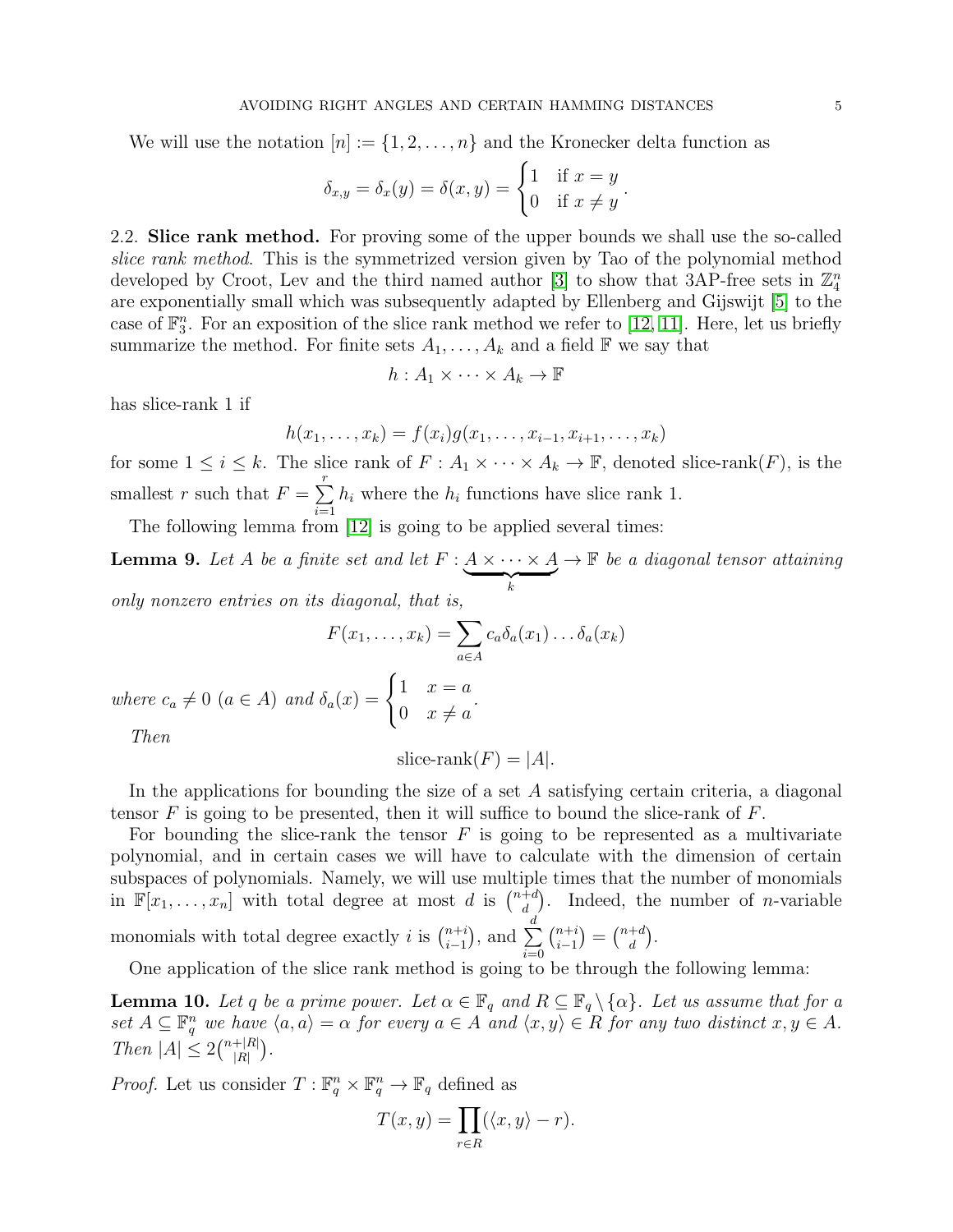Note that  $T(x, x) \neq 0$  and  $T(x, y) = 0$  for any  $x \neq y, x, y \in R$ . By Lemma [9](#page-4-0) we have  $|A|$  = slice-rank  $T|_{A \times A} \leq$  slice-rank T.

As deg  $T = 2|R|$ , the slice-rank of T is at most 2 times the number of those monomials with *n* variables that have degree at most  $|R|$ . Indeed, in each monomial either the total degree of the x's or the total degree of the y's is at most |R|. Thus T may be expressed as a sum of products  $fg$ , where

- either f is a monomial of total degree at most |R| from  $\mathbb{F}_q[x_1, x_2, \ldots, x_n]$  and  $g \in$  $\mathbb{F}_q[y_1, y_2, \ldots, y_n],$
- or f is a monomial of total degree at most |R| from  $\mathbb{F}_q[y_1, y_2, \ldots, y_n]$  and  $g \in$  $\mathbb{F}_q[x_1, x_2, \ldots, x_n].$

As the number of *n*-variable monomials of total degree at most |R| is  $\binom{n+|R|}{|R|}$  $\frac{+|R|}{|R|}$ , we obtain that

$$
|A| \le \text{slice-rank } T \le 2\binom{n+|R|}{|R|}.
$$

 $\Box$ 

2.3. An extremal set theoretic lemma. For our lower bound constructions we shall use the following lemma about t-uniform families of sets with bounded intersection size:

<span id="page-5-0"></span>**Lemma 11.** Let  $\ell \leq t$  be positive integers. There exists a t-uniform family A of subsets of  $[n]$  *such that for any two distinct*  $F, G \in \mathcal{A}$  *we have*  $|F \cap G| < \ell$  *and* 

$$
|\mathcal{A}| \ge (1 - o_{n \to \infty}(1)) \cdot \frac{{n \choose \ell}}{{n \choose \ell}}.
$$

*Proof.* The statement was proved by Rödl in [\[10\]](#page-13-4).  $\Box$ 

Note that to achieve a lower bound that is valid for every  $n$  one can generalize [\[6,](#page-12-6) Proposition 1] to get a construction of size  $|\mathcal{A}| \geq \frac{\binom{n}{\ell}}{\ell \cdot \ell^2}$  $t\choose \ell$  $\frac{1}{2}$ .

## 3. Proofs

*Proof of Theorem [2.](#page-1-1)* Let  $A \subseteq \mathbb{F}_q^n$  be a set such that  $\langle x-z, y-z \rangle \neq 0$  for distinct  $x, y, z \in A$ . For some  $\alpha \in \mathbb{F}_q$  for at least  $|\dot{A}|/q$  elements of A we have  $\langle x, x \rangle = \alpha$ . Let  $A^{\alpha} := \{x \in A :$  $\langle x, x \rangle = \alpha$ .

Let us pick an element  $u \in A^{\alpha}$ . For  $\beta \in \mathbb{F}_q$  let

$$
A^{\alpha}_{\beta} = \{ x \in A^{\alpha} \setminus \{u\} : \langle u, x \rangle = \beta \}.
$$

For any two distinct  $x, y \in A^{\alpha}_{\beta}$  we have  $\langle x, y \rangle \in \mathbb{F}_q \setminus \{\alpha, 2\beta - \alpha\}$ . Indeed,  $\langle x, y \rangle = \alpha$  would imply  $\langle x - y, u - y \rangle = 0$ , while  $\langle x, y \rangle = 2\beta - \alpha$  would imply  $\langle x - u, y - u \rangle = 0$ .

For  $\beta \neq \alpha$  Lemma [10](#page-4-1) applied with the choice  $R := \mathbb{F}_q \setminus {\alpha, 2\beta - \alpha}$  readily implies that

$$
|A_{\beta}^{\alpha}| \le 2\binom{n+q-2}{q-2}.
$$

To also bound  $A_{\alpha}^{\alpha}$ , let us pick an element  $v \in A_{\alpha}^{\alpha}$ . (Note that  $v \neq u$ .) For  $\beta \in \mathbb{F}_q$  let

$$
A^{\alpha}_{\alpha,\beta} = \{ x \in A^{\alpha}_{\alpha} \setminus \{ v \} : \langle v, x \rangle = \beta \}.
$$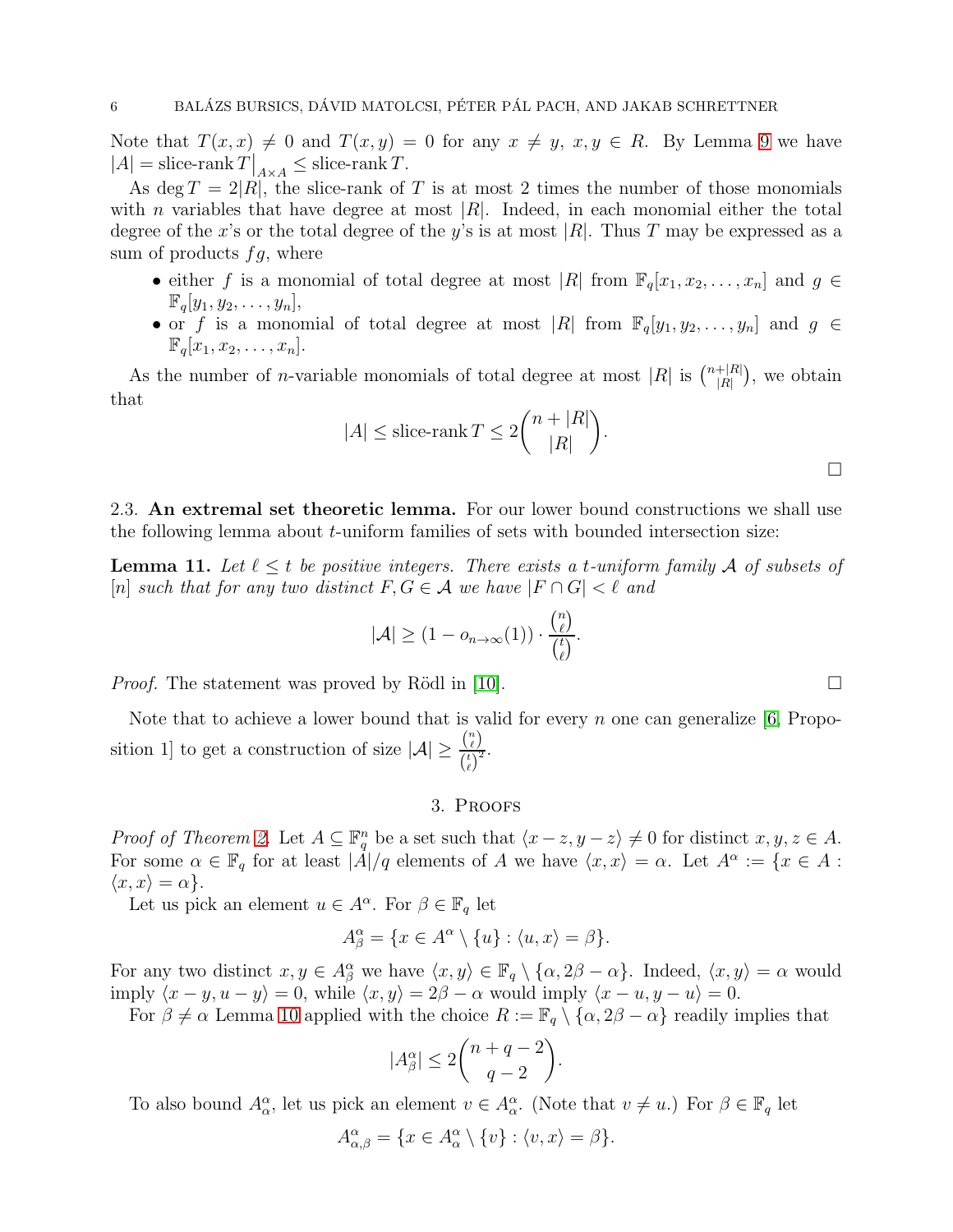Note that  $A^{\alpha}_{\alpha,\alpha} = \emptyset$  and again by Lemma [10](#page-4-1)

$$
|A_{\alpha,\beta}^{\alpha}|\leq 2\binom{n+q-2}{q-2}
$$

for every  $\beta \neq \alpha$ .

Therefore,

$$
|A^{\alpha}| = 1 + |A^{\alpha}_{\alpha}| + \sum_{\beta \in \mathbb{F}_q \setminus \{\alpha\}} |A^{\alpha}_{\beta}| = 2 + \sum_{\beta \in \mathbb{F}_q \setminus \{\alpha\}} |A^{\alpha}_{\alpha,\beta}| + \sum_{\beta \in \mathbb{F}_q \setminus \{\alpha\}} |A^{\alpha}_{\beta}| \le 4(q-1) \binom{n+q-2}{q-2} + 2.
$$
  
Hence,  $|A| \le q|A^{\alpha}| \le 4(q-1)q \binom{n+q-2}{q-2} + 2q.$ 

Hence,  $|A| \le q |A^{\alpha}| \le 4(q-1)q \binom{n+q-2}{q-2}$  $_{q-2}^{+q-2}$ 

**Remark 12.** *Note that we did not optimize in the proof the arising constant factor*  $4(q-1)q$ *.* 

*Proof of Theorem [3.](#page-1-0)* Let  $t = \frac{k}{2k^2}$  $\frac{k}{2k-1}q$ . Let A be a *t*-uniform family of subsets of [n] such that for any two distinct  $F, G \in \mathcal{A}$  we have  $|F \cap G| < \frac{k-1}{k}$  $\frac{-1}{k}t$ . According to Lemma [11](#page-5-0) we may take a system of size  $|\mathcal{A}| \geq (1 - o(1)) \cdot \frac{\binom{n}{\lceil (k-1)t/k \rceil}}{t}$  $\frac{\binom{k-1}{k}$ <br> $\binom{t}{\lceil (k-1)t/k \rceil}$ .

Now, let  $A$  consist of the characteristic vectors of the elements of  $A$ , considered as elements of  $\mathbb{F}_q^n$ . That is,  $a = (a_1, \ldots, a_n) \in \{0, 1\}^n$  is contained in A if and only if  $\{i : a_i = 1\} \in \mathcal{A}$ .

We claim that A avoids k-right corners, that is, for any  $k+1$  distinct elements  $x_0, x_1, \ldots, x_k \in$ A the dot products  $\langle x_i - x_0, x_j - x_0 \rangle$   $(1 \leq i < j \leq k)$  can not be simultaneously 0 (in  $\mathbb{F}_q$ ).

To show this, let us take arbitrarily  $k+1$  distinct elements,  $x_0, x_1, \ldots, x_k \in A$ , and denote by  $X_0, X_1, \ldots, X_k$  the corresponding subsets of [n]. First, let us show that for some indices  $1 \leq i < j \leq k$  we have  $X_0 \setminus (X_i \cup X_j) \neq \emptyset$ . Since  $X_0 \in \mathcal{A}$ , we have  $|X_0| = t$ , and we also know that  $|X_0 \setminus X_i| > \frac{t}{k}$  $\frac{t}{k}$  for every  $1 \leq i \leq k$ . Thus, by the pigeonhole principle we obtain that for two different indices i and j we have  $\emptyset \neq (X_0 \setminus X_i) \cap (X_0 \setminus X_i) = X_0 \setminus (X_i \cup X_i)$ , as we claimed.

Observe that

$$
\langle x_i - x_0, x_j - x_0 \rangle = \langle x_i, x_j \rangle + \langle x_0, x_0 \rangle - \langle x_i, x_0 \rangle - \langle x_0, x_j \rangle =
$$
  
= 
$$
|X_i \cap X_j| + |X_0| - |X_i \cap X_0| - |X_0 \cap X_j| = |(X_i \cap X_j) \setminus X_0| + |X_0 \setminus (X_i \cup X_j)|.
$$

As  $0 \leq |(X_i \cap X_j) \setminus X_0| < \frac{k-1}{k}$  $\frac{-1}{k}t$  and  $0 < |X_0 \setminus (X_i \cup X_j)| \leq t$  we have

$$
0 < |(X_i \cap X_j) \setminus X_0| + |X_0 \setminus (X_i \cup X_j)| < \frac{k-1}{k}t + t = \frac{2k-1}{k}t \le q,
$$
\nhence  $\langle x_i - x_0, x_j - x_0 \rangle \neq 0.$ 

*Proof of Theorem [5.](#page-2-2)* First of all, we show that the condition that the three sides of a triangle are pairwise orthogonal is equivalent to the condition that all the three sides are selforthogonal. Assume first that

$$
\langle x-y, y-z\rangle = \langle y-z, z-x\rangle = \langle z-x, x-y\rangle = 0.
$$

Now,

$$
\langle x - y, x - y \rangle = \langle x - y, (x - z) + (z - y) \rangle = \langle x - y, x - z \rangle + \langle x - y, z - y \rangle = 0 + 0 = 0,
$$
  
and  $\langle y - z, y - z \rangle = \langle z - x, z - x \rangle = 0$  can be proved analogously.

 $\Box$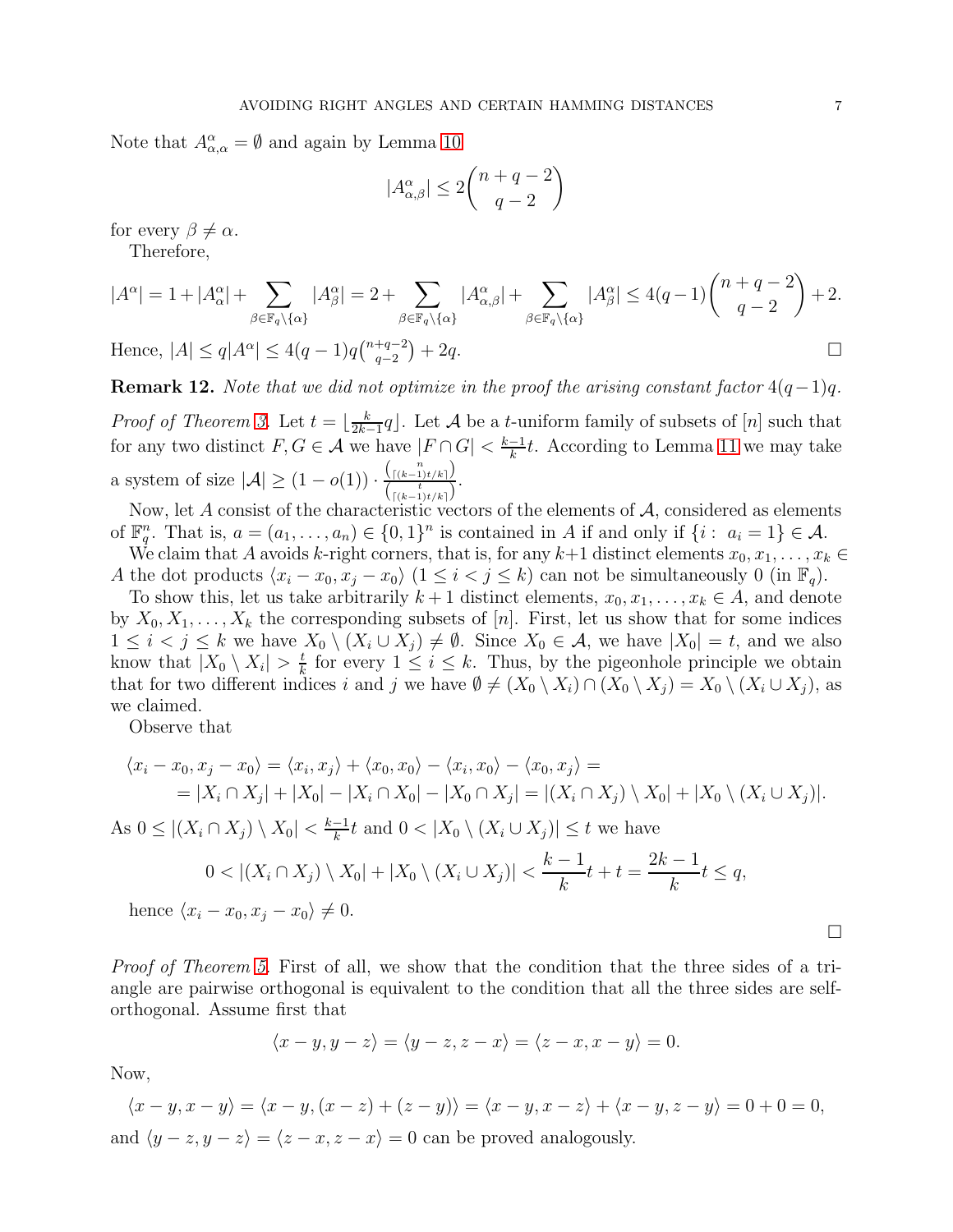## 8 BALÁZS BURSICS, DÁVID MATOLCSI, PÉTER PÁL PACH, AND JAKAB SCHRETTNER

For the reverse direction assume that

$$
\langle x-y, x-y \rangle = \langle y-z, y-z \rangle = \langle z-x, z-x \rangle = 0.
$$

Then

$$
\langle x-y, y-z\rangle = \frac{\langle (x-y)+(y-z), (x-y)+(y-z)\rangle - \langle x-y, x-y\rangle - \langle y-z, y-z\rangle}{2} = 0,
$$

and  $\langle x - y, z - x \rangle = \langle y - z, z - x \rangle = 0$  follows similarly.

Hence, if  $A \subseteq \mathbb{F}_q^n$  does not contain a triangle with all right angles, then the set A does not contain three distinct vectors x, y, z such that  $\langle x-y, x-y \rangle = \langle y-z, y-z \rangle = \langle z-x, z-x \rangle = 0.$ Let us consider  $F: \mathbb{F}_q^n \times \mathbb{F}_q^n \times \mathbb{F}_q^n \to \mathbb{F}_q$  defined as

$$
F(x, y, z) = (1 - \langle x - y, x - y \rangle^{q-1})(1 - \langle y - z, y - z \rangle^{q-1})(1 - \langle z - x, z - x \rangle^{q-1}).
$$

Observe that for distinct  $x, y, z \in A$  we have  $F(x, y, z) = 0$  according to the assumption on A. Also, for  $x = y = z$  we have  $F(x, y, z) = F(x, x, x) = 1$ . However,  $F|_{A \times A \times A}$  might not be diagonal, as for instance  $F(x, x, z)$  may be nonzero for  $x \neq z$ . Therefore, let us consider

$$
G(x, y, z) := F(x, y, z)(1 - \delta(x, y) - \delta(y, z) - \delta(z, x)),
$$

where  $\delta$  is the Kronecker delta function. For  $x = y = z$  we have  $G(x, y, z) = 1 \cdot (1 - 1 - 1 - 1) =$  $-2 \neq 0$  and G vanishes at  $(x, y, z)$  when  $x, y, z$  are distinct elements of A. Moreover, if two of x, y, z coincide, but the third one is different, then  $1 - \delta(x, y) - \delta(y, z) - \delta(z, x) = 0$ , thus  $G(x, y, z) = 0$  also holds.

Hence,  $G|_{A\times A\times A}$  is diagonal, that is, for  $x, y, z \in A$  we have  $G(x, y, z) \neq 0$  if and only if  $x = y = z$ . According to Lemma [9](#page-4-0) we have  $|A|$  = slice-rank( $G|_{A \times A \times A}$ ). Now, we give an upper bound for the slice-rank of  $G|_{A \times A \times A}$ .

First of all,

$$
F(x, y, z) = (1 - \langle x - y, x - y \rangle^{q-1})(1 - \langle y - z, y - z \rangle^{q-1})(1 - \langle z - x, z - x \rangle^{q-1}) =
$$
  
= 
$$
[1 - (x_0 + y_0 - 2x_1y_1 - 2x_2y_2 - \dots - 2x_ny_n)^{q-1}] \cdot [1 - (y_0 + z_0 - 2y_1z_1 - 2y_2z_2 - \dots - 2y_nz_n)^{q-1}] \cdot
$$

$$
\cdot [1 - (z_0 + x_0 - 2z_1x_1 - 2z_2x_2 - \dots - 2z_nx_n)^{q-1}],
$$

where  $x_0 = \sum^n$  $\frac{i=1}{i}$  $x_i^2, y_0 = \sum_{i=1}^{n}$  $i=1$  $y_i^2$  and  $z_0 = \sum^n$  $i=1$  $z_i^2$ .

Let us consider  $x_0$  as a new variable. Each monomial in  $F(x, y, z)$  can be written as a product of a monomial in  $\mathbb{F}_q[x_0, x_1, \ldots, x_n]$  of degree at most  $2(q-1)$  and a polynomial of y and z. Therefore, the slice-rank of F is at most the number of  $(n+1)$ -variable monomials of degree at most  $2(q-1)$ , which is  $\binom{n+2q-1}{2q-2}$  $\begin{pmatrix} +2q-1 \\ 2q-2 \end{pmatrix}$ .

Let us consider now  $\delta(x, y)F(x, y, z)$ . Observe that on  $A \times A \times A$  we have

$$
\delta(x,y)F(x,y,z) = \delta(x,y)(1 - \langle z - x, z - x \rangle^{q-1}).
$$

Note that each monomial in  $1 - \langle z - x, z - x \rangle^{q-1} = 1 - (z_0 + x_0 - 2z_1x_1 - \cdots - 2z_nx_n)^{q-1}$ can be written as a product of a monomial in  $\mathbb{F}_q[z_0, z_1, \ldots, z_n]$  of degree at most  $q-1$  and a polynomial of x and y. The number of  $(n + 1)$ -variable monomials of degree at most  $q - 1$ is  $\binom{n+q}{q-1}$  $_{q-1}^{n+q}$ ). Since  $\delta(x, y) = \prod_{r=1}^{n}$  $i=1$  $(1 - (x_i - y_i)^{q-1})$  is a polynomial of x and y, the slice-rank of  $\delta(x,y)F(x,y,z)\big|_{A\times A\times A}$  is at most  $\binom{n+q}{q-1}$  $_{q-1}^{n+q}$ .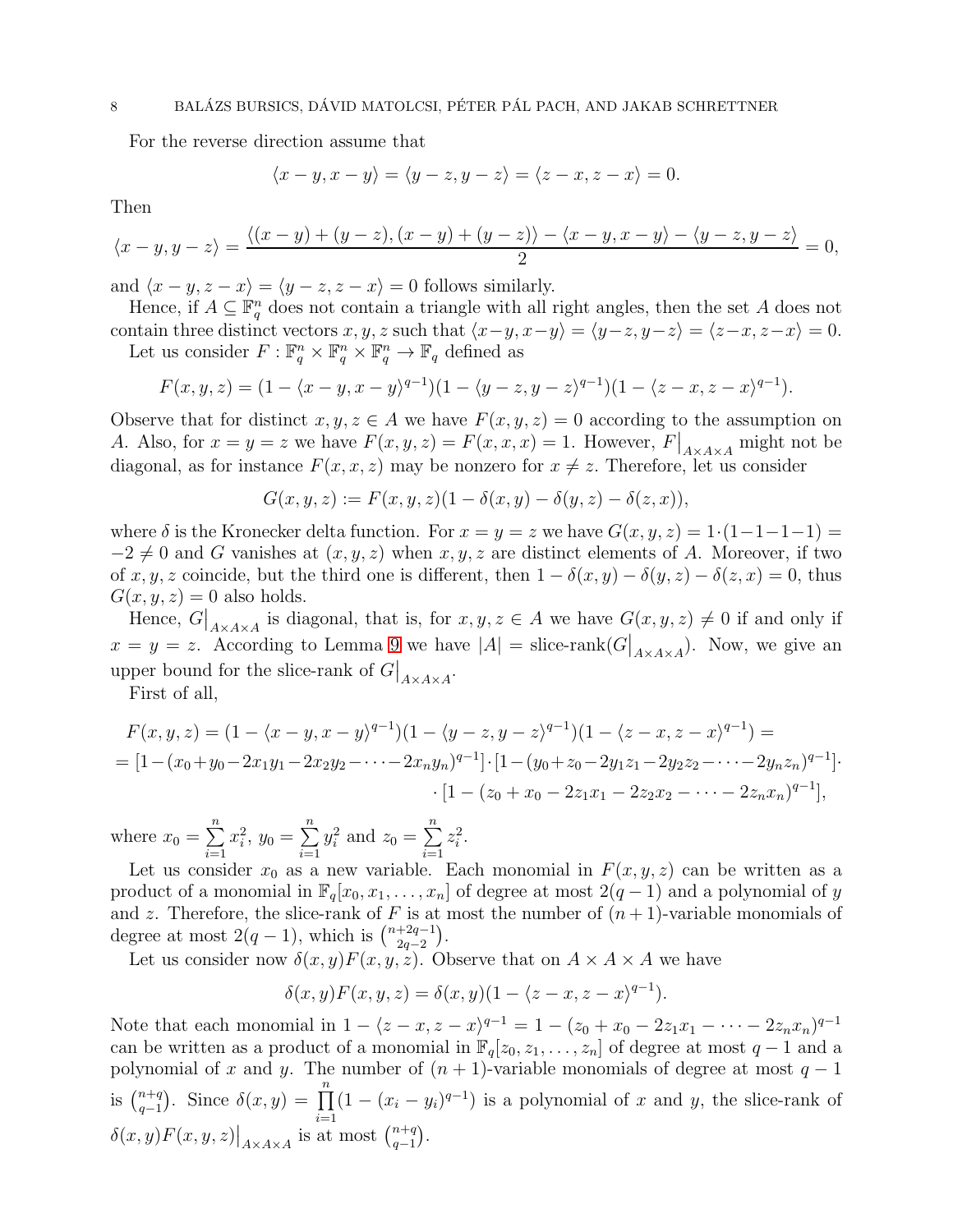Analogously, the slice-rank of  $\delta(y, z) F(x, y, z) \big|_{A \times A \times A}$  is also at most  $\binom{n+q}{q-1}$  $_{q-1}^{n+q}$ ). Also, each monomial of  $\delta(z, x) F(x, y, z)|_{A \times A \times A}$  can be written as a product of a monomial in  $\mathbb{F}_q[x_0, x_1, \ldots, x_n]$ of degree at most  $q-1$  and a polynomial of y and z. However, these types of products already appeared when we considered the slice-rank  $F$ , so in fact

slice-rank
$$
(F(x, y, z)(1 - \delta(x, y)) \leq {n+2q-1 \choose 2q-2}
$$
.

Hence,

$$
|A| = \text{slice-rank}\left(G\big|_{A \times A \times A}\right) \le \binom{n+2q-1}{2q-2} + 2\binom{n+q}{q-1}.
$$

.

*Proof of Theorem [6.](#page-2-0)* Let us start with proving the upper bound.

Let A be a set satisfying the property, that is, for every pair of distinct  $x, y \in A$  we have  $\langle x-y, x-y \rangle \neq 0$ . For every  $a \in A$  let  $p_a$  be the following polynomial:

$$
p_a(x) := 1 - \langle x - a, x - a \rangle^{q-1} = 1 - \left( \sum_{i=1}^n (x_i - a_i)^2 \right)^{q-1}
$$

Note that  $p_a(a) = 1$ , and for every  $b \in A \setminus \{a\}$  we have  $p_a(b) = 0$ , since  $\langle a - b, a - b \rangle \neq 0$ . This readily implies that the system of polynomials  $\{p_a \mid a \in A\}$  is linearly independent.

Now, we prove that the polynomials  $p_a$  are all contained in a subspace of dimension  $\binom{n+q}{q-1}$  $\binom{n+q}{q-1}$  —  $\binom{n+q-2}{2}$  $\frac{+q-2}{q-3}$ ). In order to see this let us define the following sets of polynomials:

$$
H = \left\{ (x_1^2 + \dots + x_n^2)^{\alpha_0} \cdot x_1^{\alpha_1} \cdot x_2^{\alpha_2} \cdot \dots \cdot x_n^{\alpha_n} \mid \sum_{i=0}^n \alpha_i \le q - 1 \right\},
$$
  

$$
I = \left\{ x_1^{\alpha_1} \cdot x_2^{\alpha_2} \cdot \dots \cdot x_n^{\alpha_n} \mid \sum_{i=1}^n \alpha_i \le q - 1 \right\},
$$
  

$$
J = \left\{ (x_1^2 + \dots + x_n^2)^{\alpha_0} \cdot x_1^{\alpha_1} \cdot x_2^{\alpha_2} \cdot \dots \cdot x_n^{\alpha_n} \mid \alpha_0 \ge 1, \sum_{i=0}^n \alpha_i = q - 1 \right\}.
$$

Since

$$
p_a(x) = 1 - \left(\sum_{i=1}^n (x_i - a_i)^2\right)^{q-1} =
$$
  
= 1 - \left((x\_1^2 + \dots + x\_n^2) - 2a\_1x\_1 - \dots - 2a\_nx\_n + (a\_1^2 + \dots + a\_n^2)\right)^{q-1},

it is clear that  $\{p_a \mid a \in A\} \subseteq \text{span}_{\mathbb{F}_q}(H)$ . We will show that  $\text{span}_{\mathbb{F}_q}(H) \subseteq \text{span}_{\mathbb{F}_q}(I \cup J)$ .

Let  $p = (x_1^2 + \cdots + x_n^2)^{\alpha_0} \cdot x_1^{\alpha_1} \cdot x_2^{\alpha_2} \cdot \ldots \cdot x_n^{\alpha_n} \in H$ . For the sake of contradiction, assume that  $p \notin \text{span}_{\mathbb{F}_q}(I \cup J)$ . We may further assume that such a p is chosen in such a way that  $\alpha_0$ is minimal. Note that since  $p \notin I \cup J$ , we have  $\alpha_0 \geq 1$  and  $\sum_{n=1}^{\infty}$  $i=0$  $\alpha_i < q-1$ . By the assumption on the minimality of  $\alpha_0$  for every  $1 \leq i \leq n$  the polynomial

$$
p_i := (x_1^2 + \dots + x_n^2)^{\alpha_0 - 1} x_1^{\alpha_1} \dots x_i^{\alpha_i + 2} \dots x_n^{\alpha_n} \in H
$$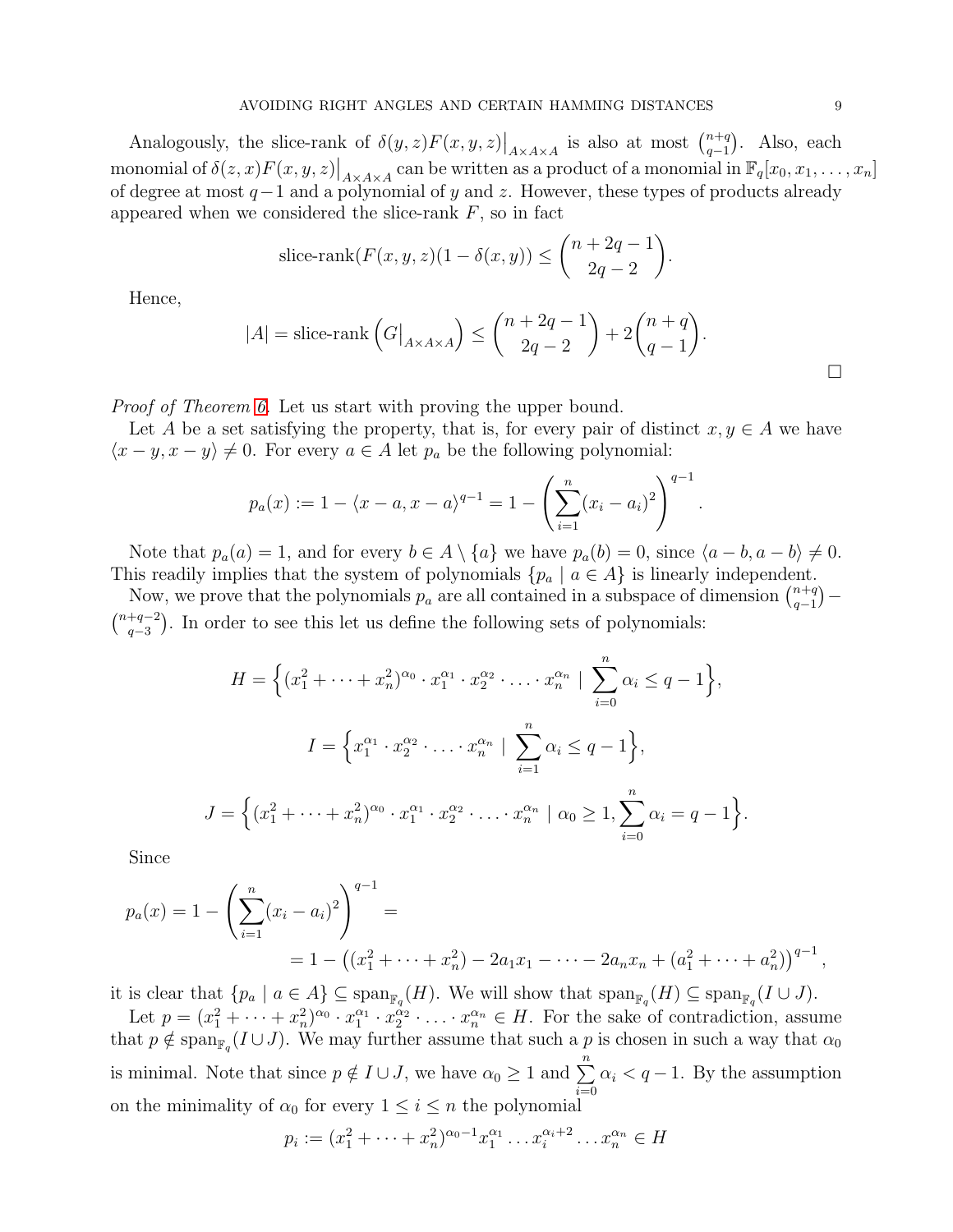is contained in span<sub> $\mathbb{F}_q(I \cup J)$ . However, this would imply that  $p = p_1 + \cdots + p_n \in \text{span}_{\mathbb{F}_q}(I \cup J)$ ,</sub> which contradicts our assumption.

Therefore,  $\{p_a \mid a \in A\} \subseteq \text{span}_{\mathbb{F}_q}(H) \subseteq \text{span}_{\mathbb{F}_q}(I \cup J)$ . Hence,

$$
|A| \le \dim\left(\operatorname{span}_{\mathbb{F}_q}(H)\right) \le \dim\left(\operatorname{span}_{\mathbb{F}_q}(I \cup J)\right) \le |I| + |J|.
$$

Since  $|I| = \binom{n+q-1}{q-1}$  $_{q-1}^{+q-1}$  and  $|J| =$  $\sum_{i=1}^{q-1}$  $i=1$  $\binom{n+q-2-i}{1}$  $\binom{+q-2-i}{q-1-i} = \binom{n+q-2}{q-2}$  $\binom{+q-2}{q-2}$  we obtain that  $|A| \leq \binom{n+q-1}{q-1}$  $_{q-1}^{+q-1}) +$  $\binom{n+q-2}{2}$  $\binom{+q-2}{q-2} = \binom{n+q}{q-1}$  $\binom{n+q}{q-1} - \binom{n+q-2}{q-3}$  $\binom{+q-2}{q-3}$ , which completes the proof of the upper bound.

Let us continue with the lower bound.

Let A be the set of all vectors having  $q-1$  components equal to 1, and all the remaining  $n - q + 1$  components being equal to 0. Note that  $|A| = {n \choose q}$  $\binom{n}{q-1}$ .

If  $x, y \in A$  are distinct, then  $\langle x - y, x - y \rangle = 2(q - 1) - 2\overline{\langle x, y \rangle} \neq 0$ , since  $\langle x, y \rangle \neq q - 1$ .

Finally, in the cases when  $n \not\equiv -2 \pmod{q}$  or  $q \equiv 1 \pmod{4}$  we can further improve on the previous lower bound. The construction is as follows: let  $A_1$  be the previously defined set of all vectors with  $q-1$  components being equal to 1, and  $n-q+1$  components being equal to 0. Furthermore, let  $A_2$  be the set of all vectors with  $q-2$  entries a and  $n-q+2$ entries b, where the elements  $a \neq b$  are going to be chosen later. Note that the size of A is  $\binom{n}{n}$  $\binom{n}{q-1} + \binom{n}{q-1}$  $\binom{n}{q-2}$ . We claim that for an appropriate choice of a and b the set  $A = A_1 \cup A_2$  does not contain two vectors  $x, y$  such that  $\langle x - y, x - y \rangle = 0$ .

We have already seen that  $\langle x - y, x - y \rangle \neq 0$  if x, y are distinct elements taken from  $A_1$ . Similarly, if x, y are distinct vectors taken from  $A_2$ , then  $\langle x - y, x - y \rangle = 2k(a - b)^2 \neq 0$ , where k is the number of entries that are a in x and b in y. (As  $a \neq b$ , we have  $0 < k \leq q-2$ , and by the definition of  $A_2$  the number of those entries that are b in x and a in y is also k, all the remaining entries are the same in  $x$  and  $y$ .)

It remains to consider the pairs  $x \in A_1$ ,  $y \in A_2$ .

Let us assume that there are k indices i with  $(x_i, y_i) = (1, a)$ . Then  $0 \le k \le q - 2$  and there are

- $q-1-k$  indices i with  $(x_i, y_i) = (1, b)$ ,
- $q-2-k$  indices i with  $(x_i, y_i) = (0, a),$
- $n + k 2q + 3$  indices *i* with  $(x_i, y_i) = (0, b)$ .

Therefore, (calculating in  $\mathbb{F}_q$ )

$$
\langle x - y, x - y \rangle = k(a - 1)^2 + (q - 1 - k)(b - 1)^2 + (q - 2 - k)a^2 + (n + k - 2q + 3)b^2 =
$$
  
=  $-2a^2 + (n + 2)b^2 - 2ka + (2k + 2)b - 1 = (2b - 2a)k - 2a^2 + (n + 2)b^2 + 2b - 1.$ 

Thus we can think of  $\langle x - y, x - y \rangle$  as a linear function of k with leading coefficient  $-2a + 2b = 2(b - a) \neq 0$  (since  $a \neq b$ ). Hence, there is exactly one residue class for (k mod q) which solves this linear equation (and gives  $\langle x - y, x - y \rangle = 0$ ). Note that  $k \in [0, q - 2]$ , so to ensure  $\langle x - y, x - y \rangle \neq 0$  for all choices of x, y this (unique) solution must be  $k \equiv -1$  $\pmod{q}$ . That is, we shall choose a and b in such a way that

<span id="page-9-0"></span>
$$
-2a^2 + (n+2)b^2 + 2a - 1 = 0,
$$

or equivalently

(3.1) 
$$
(n+2)b^2 = 2a^2 - 2a + 1.
$$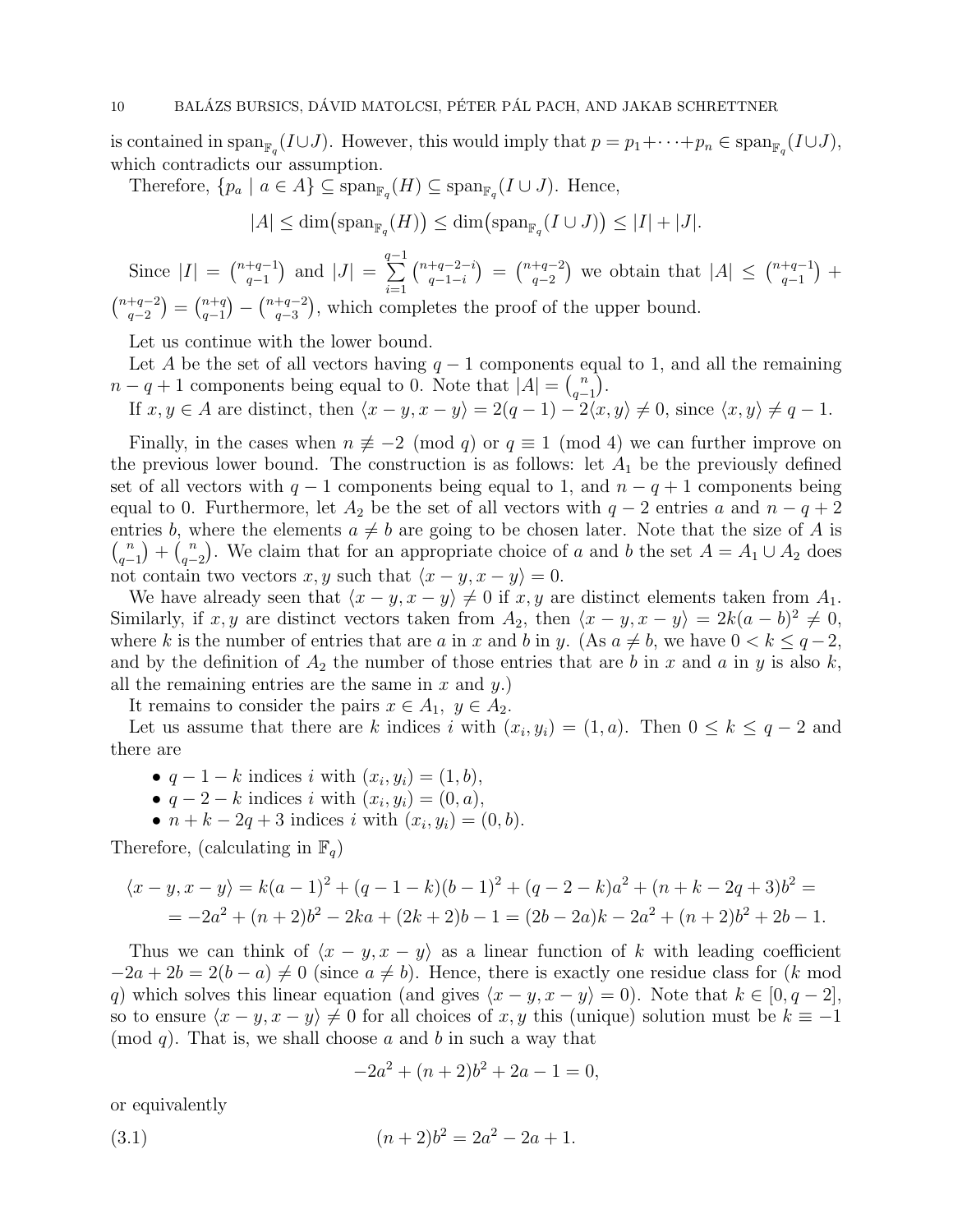Here we distinguish two cases depending on whether  $n \not\equiv -2 \pmod{q}$  or  $n \equiv -2 \pmod{q}$ . Let us assume first that  $n \not\equiv -2 \pmod{q}$ .

Observe that both sides of the equation [\(3.1\)](#page-9-0) can attain exactly  $\frac{q+1}{2}$  different values, thus, there must be at least one element which can be expressed as  $(n+2)b^2$  and as  $2a^2 - 2a + 1$ , simultaneously. In other words, the equation has a solution a, b. If  $a \neq b$ , then we are done, otherwise we may take the solution  $a, -b$ , which also satisfies  $a \neq -b$  (since  $a = b = 0$  is not a solution).

Finally, we consider the case  $n \equiv -2 \pmod{q}$ . Here, the solvability of [\(3.1\)](#page-9-0) reduces to the solvability of  $0 = 2a^2 - 2a + 1$ . This equation is solvable if its discriminant  $-4$  is a square modulo q, that is, if  $q \equiv 1 \pmod{4}$ . In this case for a solution a we may choose any  $b \neq a$ . This completes our proof.

 $\Box$ 

*Proof of Theorem [7.](#page-2-1)* The upper bound follows from Theorem [6,](#page-2-0) by presenting a matching lower bound the proof will be complete. The construction for the lower bound is as follows: Let the set  $A \subseteq \mathbb{F}_3^n$  consist of

- all the vectors where exactly two entries are 1's and all other entries are 0's.
- all the vectors where one entry is 0 and all other entries are  $2$ 's,
- all the vectors where one entry is 1 and all the other entries are 2's,
- all the vectors where one entry is 0 and all the other entries are 1's,
- the all-zero vector  $(0, 0, \ldots, 0)$ ,
- the all-2 vector  $(2, 2, \ldots, 2)$ .

Since we are modulo 3, we have  $\langle x - y, x - y \rangle = 0$  if and only if the Hamming-distance of the vectors x and y is divisible by 3. It is easy to check that assuming  $n \equiv 2 \pmod{3}$  none of the pairs of vectors from the above defined set have Hamming-distance divisible by 3.

The cardinality of the set is  $|A| = \binom{n}{2}$  $\binom{n}{2} + 3n + 2 = \binom{n+3}{2}$  $\binom{+3}{2} - 1.$ 

*Proof of Theorem [8.](#page-3-0)* Let us start with proving the lower bound. Let A consist of those elements of  $\{a, b\}^n$  in which the number of characters a is even and at most  $q-1$ .

Let x and y be two distinct elements of A. Let k resp.  $\ell$  denote the number of characters a in x resp. y, and denote by m the number of those entries where both x and y have a. Then the number of indices i such that  $(x_i, y_i) = (a, b)$  is  $k - m$  and the number of indices i such that  $(x_i, y_i) = (b, a)$  is  $\ell - m$ . Hence, the total number of those indices where x and y differ from each other is  $k + \ell - 2m$ :

$$
d(x, y) = k + \ell - 2m,
$$

where  $d(x, y)$  stands for the Hamming distance of x and y. Observe that k and l are even and  $k, \ell \leq q-1$ , thus  $d(x, y) = k + \ell - 2m \in (0, 2q)$  is even, which implies that  $d(x, y)$  is not divisible by  $q$ .

As  $|A| = \binom{n}{n}$  $\binom{n}{q-1} + \binom{n}{q-1}$  $\binom{n}{q-3} + \cdots + \binom{n}{2}$  $\binom{n}{2} + \binom{n}{0}$  $\binom{n}{0}$ , this completes the proof of our general lower bound.

In the special case when  $n \equiv -1 \pmod{q}$ , we present a better construction.

Let us add to the previously defined set A those elements of  $\{a, b\}^n$  in which the number of characters b is odd and at most  $q-2$ . This way the set A' is obtained which has size  $|A'| = {n \choose a}$  $\binom{n}{q-1} + \binom{n}{q-1}$  $\binom{n}{q-2} + \cdots + \binom{n}{1}$  $\binom{n}{1} + \binom{n}{0}$  $\binom{n}{0}$  .

We have already seen that  $q \nmid d(x, y) = k + \ell - 2m$  if  $x, y \in A$  are distinct.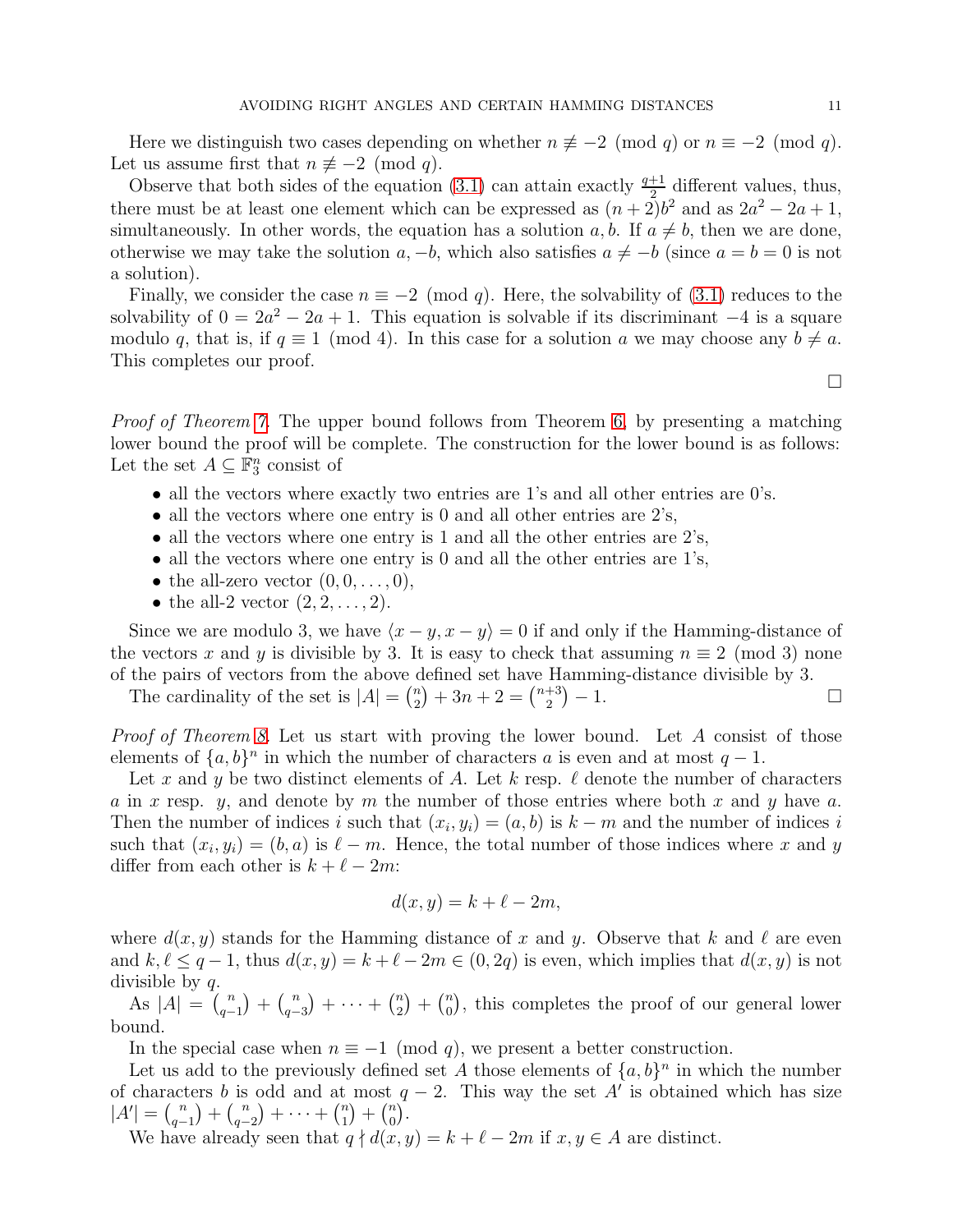If x and y are two distinct elements of  $A' \setminus A$ , then  $n - k$  and  $n - \ell$  are odd and at most  $q-2$ . The number of those indices for which  $(x_i, y_i) = (b, b)$  is  $n - k - \ell + m$ , thus

$$
0 < d(x, y) = k + \ell - 2m = (n - k) + (n - \ell) - 2(n + m - k - \ell) \le 2(q - 2) < 2q,
$$

and  $k + \ell - 2m$  is even, therefore,  $d(x, y) = k + \ell - 2m \neq q$ , so  $q \nmid d(x, y)$ .

Finally, let us assume that  $x \in A$  and  $y \in A' \setminus A$ . Then  $k \leq q-1$  is even and  $n-\ell \leq q-2$ is odd. Observe that

$$
d(x, y) = k + \ell - 2m = n + 2(k - m) - k - (n - \ell),
$$

thus

$$
n-2q+3 = n+0 - (q-1) - (q-2) \le n+2(k-m) - k - (n-\ell) = d(x,y) \le n.
$$

Since  $2 \nvert k$  and  $2 \nvert n - \ell$ , the Hamming-distance  $d(x, y) = k + \ell - 2m$  has the same parity as  $n+1$ . As  $q | n+1$ , in the interval  $[n-2q+3, n]$  only one element,  $n-q+1$  is divisible by q, however, its parity is different from the parity of  $n + 1$ . Hence,  $q \nmid d(x, y)$ , as we claimed.

Let us continue with the upper bound. We may assume that the two characters are  $\pm 1$ , considered as elements of  $\mathbb{F}_q$ . This way,  $A \subseteq \{-1,1\}^n \subset \mathbb{F}_q^n$ . Note that for  $x, y \in \{-1,1\}^n$ we have  $\langle x-y, x-y \rangle = \sum_{n=1}^{\infty}$  $\frac{i=1}{i}$  $(x_i - y_i)^2 = 4d(x, y)$ , as  $(x_i - y_i)^2$  is 4 if x and y differ in the *i*th coordinate and 0 otherwise. Therefore, the Hamming-distance  $d(x, y)$  is divisible by q if and only if  $\langle x - y, x - y \rangle = 0$ .

Let  $A = \{a_1, a_2, \ldots, a_r\}$ . The assumption on A implies that  $\langle a_i - a_j, a_i - a_j \rangle \neq 0$ , when  $i \neq j$ . Let us consider the polynomials  $p_i(x) := 1 - \langle x - a_i, x - a_i \rangle^{q-1}$ . Let  $f_i := p_i \big|_A$ , that is, by restricting the domain of  $p_i$  to A we obtain the function  $f_i$ . Note that for every  $i, j$  we have  $f_i(a_j) = \delta_{ij}$ . This condition implies that  $f_1, f_2, \ldots, f_r$  are linearly independent. Now, we show that these functions are contained in a subspace of dimension  $\binom{n}{n}$  $\binom{n}{q-1} + \binom{n}{q-1}$  $\binom{n}{q-2} + \cdots + \binom{n}{1}$  $\binom{n}{1} + \binom{n}{0}$  $\binom{n}{0}$ .

Let  $a_{i,j}$  denote the jth entry of  $a_i$ . Observe that for every  $1 \leq i \leq r$  and every  $x \in A$ 

$$
\langle x - a_i, x - a_i \rangle = \sum_{j=1}^n (x_j - a_{i,j})^2 = \sum_{j=1}^n x_j^2 - \sum_{j=1}^n 2a_{i,j}x_j + \sum_{j=1}^n a_{i,j}^2 = 2n - \sum_{j=1}^n 2a_{i,j}x_j,
$$

where the last equality holds, since  $a_{i,j} \in \{\pm 1\}$  and  $x \in A \subseteq \{-1,1\}^n$ .

Therefore, 
$$
f_i(x) = 1 - \left(2n - \sum_{j=1}^n 2a_{i,j}x_j\right)^{q-1}
$$
 is a polynomial of  $x_1, x_2, \ldots, x_n$  of degree  $q-1$ .

Furthermore, since  $x_j^2 = 1$  for every  $x_j \in A$  we can reduce the exponent of  $x_j$  to 0 or 1, according to the parity of the original exponent. This way each  $f_i$  is represented as a polynomial of degree at most  $q - 1$ , where each individual degree is at most 1.

Each such monomial is uniquely determined with the subset of those variables  $x_i$  which has exponent 1 (the rest of the variables have exponent 0). The number of these monomials is

$$
\binom{n}{q-1} + \binom{n}{q-2} + \dots + \binom{n}{1} + \binom{n}{0},
$$

hence by the linear independency of  $f_1, \ldots, f_r$  this also serves as an upper bound for  $r = |A|$ , which completes the proof.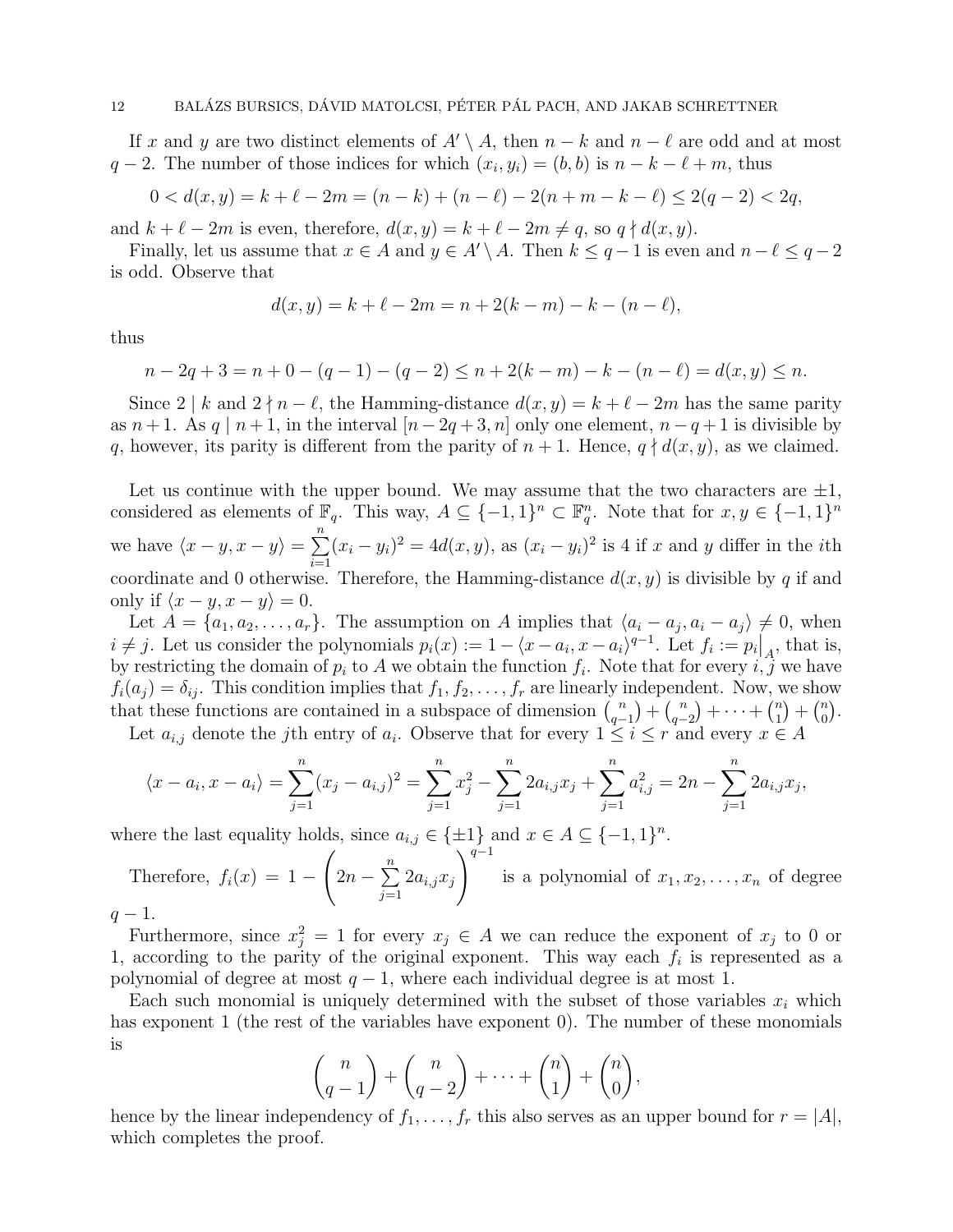If q | n, then we can improve on this upper bound. Since, in this case  $2n = 0$  (in  $\mathbb{F}_q$ ), thus

$$
f_i(x) = 1 - \left(2n - \sum_{j=1}^n 2a_{i,j}x_j\right)^{q-1} = 1 - \left(\sum_{j=1}^n 2a_{i,j}x_j\right)^{q-1}.
$$

Expressing  $f_i$  this way with the exception of the constant term 1 all the monomials have degree  $q-1$ . After reducing the exponents, we get monomials with even total degree (as  $q-1$ is also even). Consequently, the upper bound is improved to the number of those subsets of  $x_1, \ldots, x_n$  whose size is even and at most  $q-1$ . Hence,  $|A| = r \leq {n \choose q-1}$  $\binom{n}{q-1} + \binom{n}{q-1}$  $\binom{n}{q-3} + \cdots + \binom{n}{2}$  $\binom{n}{2} + \binom{n}{0}$  $\binom{n}{0}$ .  $\Box$ 

#### 4. Concluding remarks

In this paper we prove that the largest subset of  $\mathbb{F}_q^n$  (where q is an odd prime) is between  $\Theta(n^{q/3})$  and  $\Theta(n^{q-2})$ , however, for  $q>3$  this leaves open what the right exponent is between  $q/3$  and  $q-2$ . We shall note that one can transform our lower bound construction to a set A for which  $\langle x, x \rangle = 0$  for every  $x \in A$  and  $\langle x, y \rangle \in B$  for any two distinct  $x, y \in A$  with some sum-free subset  $B \subseteq \mathbb{F}_q$ . Then  $\langle x - z, y - z \rangle = \langle x, y \rangle - (\langle x, z \rangle + \langle z, y \rangle) \neq 0$  indeed holds.

For the analogous problem for k-right corners there's also a gap between our lower bound and Naslund's upper bound (which gap is getting larger as  $k$  grows). In the case of triangles with all right angles, there's also a gap in the exponent of  $n$ .

For the problem where self-orthogonal differences are to be avoided our bounds are asymptotically tight, though the exact answer is determined only for a specific (infinite) family of parameters  $q$  and  $n$ .

It would be interesting to further tighten these gaps.

## 5. Acknowledgements

The research was supported by the Lendület program of the Hungarian Academy of Sci-ences (MTA). MD was also supported by the New National Excellence Program of the National Research, Development and Innovation Fund and the Ministry for Innovation and Technology (UNKP-20-1). PPP was also supported by the National Research, Development and Innovation Office NKFIH (Grant Nr. K124171, K129335 and BME NC TKP2020).

### **REFERENCES**

- <span id="page-12-3"></span>[1] L. Babai, H. Snevily, R. M. Wilson, A new proof of several inequalities on codes and sets, Journal of Combinatorial Theory, Series A 71 (1) (1995) 146–153.
- <span id="page-12-0"></span>[2] M. Bennett, Occurrence of right angles in vector spaces over finite fields, European Journal of Combinatorics, 70 (2018) 155–163.
- <span id="page-12-4"></span>[3] E. Croot, V.F. Lev, P.P. Pach, Progression-free sets in  $\mathbb{Z}_4^n$  are exponentially small, Ann. of Math. (2) 185 (2017), no. 1, 331–337.
- <span id="page-12-1"></span>[4] P. Delsarte, Four Fundamental Parameters of a Code and Their Combinatorial Significance, Information and Control 23 (1973) 407–438.
- <span id="page-12-5"></span>[5] J. S. Ellenberg, D. Gijswijt, On large subsets of  $\mathbb{F}_q^n$  with no three-ter arithmetic progression, Ann. of Math. (2) 185 (2017), no. 1, 339–343.
- <span id="page-12-6"></span>[6] P. Erd˝os, P. Frankl, Z. F¨uredi, Families of finite sets in which no set is covered by the union of two others, Journal of Combinatorial Theory, Series A 33 (2) (1982) 158–166.
- <span id="page-12-2"></span>[7] P. Frankl, Orthogonal vectors in the n-dimensional cube and codes with missing distances, Combinatorica 6 (3) (1986) 279–285.